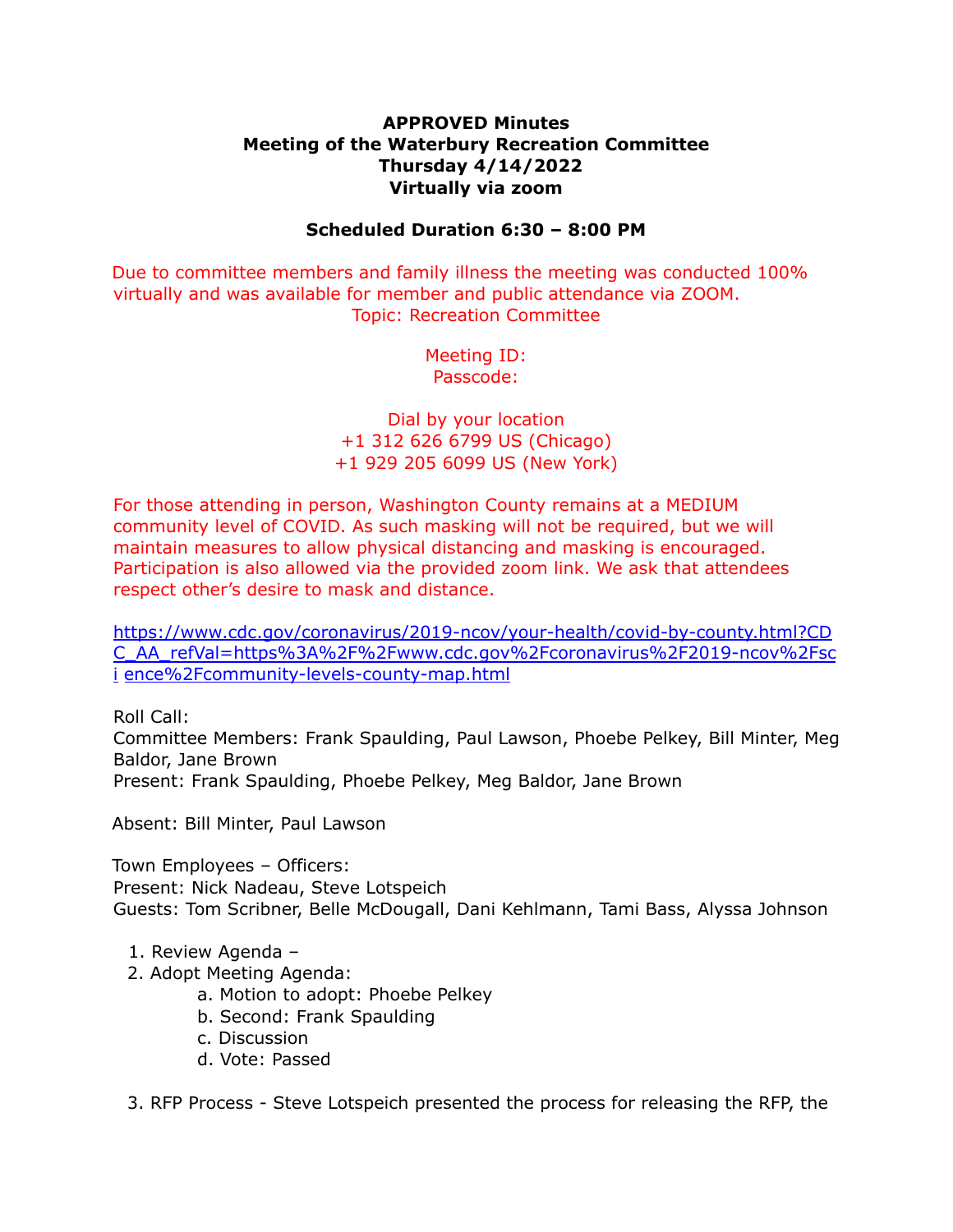steering Committee and introduced the RFP itself

The committee previewed the RFP document and provided specific feedback to Nick and Steve

- \*\*\*Meg and Jane have some concerns about the mapping during the wetland season
- Jane would like to change to carrying capacity for any current and future facilities
- Propose an add alternate for an arborist to evaluate the trees at Hope Davey- offered as an hourly rate to evaluate trees and come up with a care plan
- Language suggestions were forwarded to Nick and Steve who were also present to gather context and the other concerns of the Committee.

4. Adopt Meeting Minutes of 3/10/2022:

- a. Motion to adopt: Phoebe Pelkey
- b. Discussion
- c. Vote: Passed

5. Public Comments – This is a business meeting. The committee will limit public comments to 3 minutes per person or depending on number of individuals who choose to speak no more than 15 minutes aggregate, divided evenly depending on number of individuals. Please sign in that you wish to speak upon arrival to the meeting.Recreation Tom Scribner spoke on topics related to Center Chains and Hope Davey

6. Director time – Summer camp is staffed for the summer. Still looking for lifeguards.

- 7. *Tabled to Next Meeting* Pool Questions Submitted by Committee
	- a. Brainstorm and collect questions that we want to task a focus group to answer
	- b. Start to group and find common language toward potential scoping goals
- 8. *Tabled to Next Meeting* By law review
	- a. Start with governance documents
		- i. Collect and group feedback
		- ii. Prioritize potential adjustments
		- iii. Decide on a process to formalize any changes
			- 1. Internally
			- 2. Externally (Select Board, Rec Director, Town Manager)
- 9. Next agendas -

Select a Rec Committee representative for the Hope Davey and Ice Rink property planning effort.

Accept and forward skate park group rep to the steering Committee.